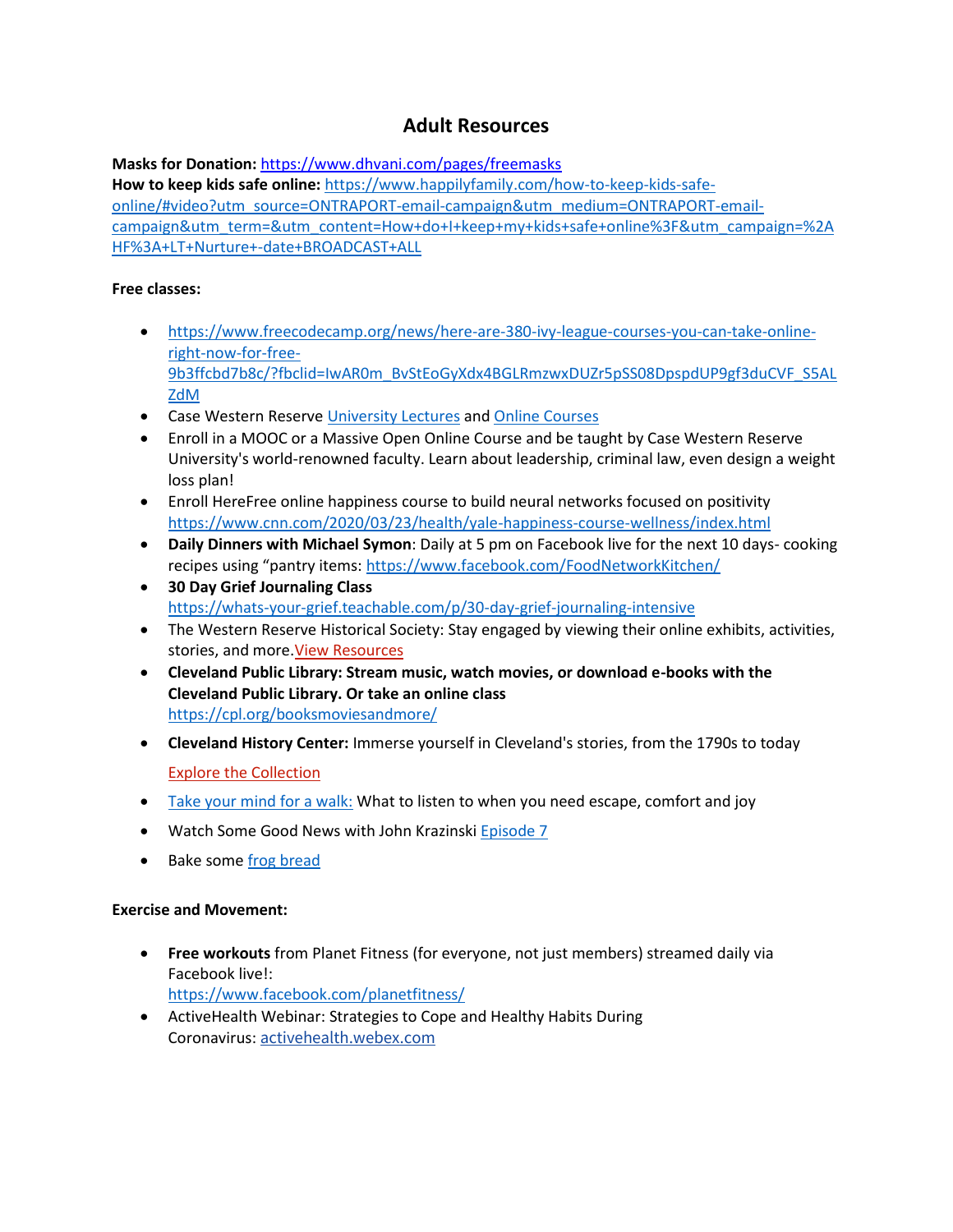- **Better You, Better Ohio! Bureau of Workers' Compensation health and wellness program:** [https://info.bwc.ohio.gov/wps/portal/bwc/site/safety/resources/health-and](https://info.bwc.ohio.gov/wps/portal/bwc/site/safety/resources/health-and-wellness-program)[wellness-program](https://info.bwc.ohio.gov/wps/portal/bwc/site/safety/resources/health-and-wellness-program)
- **Free workout** from Golds Gym: over 600 free workouts until May 31 https://www.goldsgym.com/anywhere/
- **Free yoga classes on demand:** with a range of classes, levels, and types of practices: <https://www.doyogawithme.com/>
- **Donation based live dance/yoga/classes- pay what you can:** <https://www.flux-flow.com/schedule>
- **Planet Fitness:** <https://www.facebook.com/planetfitness/>
- **Gold's Gym:** <https://www.goldsgym.com/anywhere/>
- **Statewide Meditation**: https://www.facebook.com/OHCitizenAdvocates/
- **Explore University Circle: [CircleWalk!](https://www.universitycircle.org/visit/circlewalk-self-guided-tour)** Self-guided tour
- **Adaptive Yoga & fitness:** <https://www.youtube.com/watch?v=LFF0Aqqr-BU&feature=youtu.be>
- **Mindfulness and massage for beginners** [https://www.youtube.com/watch?v=tgJs-](https://www.youtube.com/watch?v=tgJs-LXPaFM&feature=youtu.be&fbclid=IwAR2R3YIAZltC8tG6cr_sPgp-nBgSzrdHjsOldaE9_KAKHaIhPWIlfKJf6dA)[LXPaFM&feature=youtu.be&fbclid=IwAR2R3YIAZltC8tG6cr\\_sPgp](https://www.youtube.com/watch?v=tgJs-LXPaFM&feature=youtu.be&fbclid=IwAR2R3YIAZltC8tG6cr_sPgp-nBgSzrdHjsOldaE9_KAKHaIhPWIlfKJf6dA)[nBgSzrdHjsOldaE9\\_KAKHaIhPWIlfKJf6dA](https://www.youtube.com/watch?v=tgJs-LXPaFM&feature=youtu.be&fbclid=IwAR2R3YIAZltC8tG6cr_sPgp-nBgSzrdHjsOldaE9_KAKHaIhPWIlfKJf6dA)
- **Inner Bliss Yoga Studio**: streaming live classes during closure for suggested donation of \$5 or pay what you can <https://www.innerblissyogastudio.com/iby-chatter/2020/3/14/facebook-live-class-schedule>

## **Free apps during coronavirus for relaxation and movement:**

- **DownDog- Yoga, Barre, and other fitness classes until April on Iphone and Ipad**
- **Dark Noise-** Noisemaking app (white noise, rain, thunder, etc)- waiving free for beta version[https://twitter.com/\\_chuckyc/status/1239241005557301253?s=21](https://twitter.com/_chuckyc/status/1239241005557301253?s=21)
	- **Headspace-** Free for healthcare professionals through the end of this year<https://www.headspace.com/health-covid-19>
	- **Recovery App Sober Grid:** <https://www.sobergrid.com/>
- **Peleton-** offering a free 90 day trial (do not need peleton equiptment)- include yoga, hiit, stretching, and other categories- go to the app store to get started

## **Art and Virtual Galleries**

- **Printable Mandalas** <https://www.color-a-mandala.com/free-printable-coloring-pages/>
- **Artist Archives of the Western Reserve:** [Online Gallery Tour](https://www.facebook.com/ArtistsArchivesoftheWesternReserve)
- **The Cleveland Orchestra:** Listen and Watch Online

Listen to excerpts from previous concerts, watch interviews with professionals, or participate in their "Mindful Music Moment" on YouTub[e Visit YouTube Channel](http://r20.rs6.net/tn.jsp?f=001XSmXSvZwOj2l3Ugt1FkyTqSs27aYFhrfoMOE8ycwA134DzDvnl0uMGkSVw4h4tTv17FLXGCK4VvwjaF25vcck3cx8Rfn9BBpL-MqS9_i3T_PWL8oWOzO8S6Ybg_8LX2UHtQopdFQfOYFZvocnO6Z7uHghApE3jCvzCX4HkSbnpgDNF-y8pnMNDcv0sl9uo00RvRh5_2FhoA=&c=9FjaB0ozJgo0cGspxfjuDC5h2CzKpHjZrA1c4pcQahNgC-Y8K7BzlQ==&ch=vwrx3V8PReZl_9vGr35m7ZUZfcV3DPg_bo0d7KRvv66f4DcDwKd2hA==)

Support the orchestra's new record label by listening to "A New Century" on Apple Music. [Listen](http://r20.rs6.net/tn.jsp?f=001XSmXSvZwOj2l3Ugt1FkyTqSs27aYFhrfoMOE8ycwA134DzDvnl0uMGkSVw4h4tTvpqAUTfvm6yAM8jBmeazf6r4F6AoZ4WJlZbn2EotwZFLwkAKEva4ytfyoQYdWuUbqOrRna8Y7fF5G-fGciKa0Zx7BsvU9HwsVNmOhWLH7fTKL8zdYXCAmI9sU2CLzbuUiG47AK9H9CbwbF9J52MDla4cWaQv7kVT8IikhGVoz22Y26F770GTnXarLw9dJ0rEmAEobF9Pd59CA_lX390LzJ9C45uvY9tCY1FKgd5wxC2FpkL7A3-FQFHiP25wMr8RazCwogmnKAf8=&c=9FjaB0ozJgo0cGspxfjuDC5h2CzKpHjZrA1c4pcQahNgC-Y8K7BzlQ==&ch=vwrx3V8PReZl_9vGr35m7ZUZfcV3DPg_bo0d7KRvv66f4DcDwKd2hA==)  [Now](http://r20.rs6.net/tn.jsp?f=001XSmXSvZwOj2l3Ugt1FkyTqSs27aYFhrfoMOE8ycwA134DzDvnl0uMGkSVw4h4tTvpqAUTfvm6yAM8jBmeazf6r4F6AoZ4WJlZbn2EotwZFLwkAKEva4ytfyoQYdWuUbqOrRna8Y7fF5G-fGciKa0Zx7BsvU9HwsVNmOhWLH7fTKL8zdYXCAmI9sU2CLzbuUiG47AK9H9CbwbF9J52MDla4cWaQv7kVT8IikhGVoz22Y26F770GTnXarLw9dJ0rEmAEobF9Pd59CA_lX390LzJ9C45uvY9tCY1FKgd5wxC2FpkL7A3-FQFHiP25wMr8RazCwogmnKAf8=&c=9FjaB0ozJgo0cGspxfjuDC5h2CzKpHjZrA1c4pcQahNgC-Y8K7BzlQ==&ch=vwrx3V8PReZl_9vGr35m7ZUZfcV3DPg_bo0d7KRvv66f4DcDwKd2hA==)

Since 1965, WCLV has broadcast The Cleveland Orchestra on the Radio which features a fulllength concert. Listen live Saturdays at 8:00 pm, or Sundays at 4:00 pm on 104.9 FM. [Visit](http://r20.rs6.net/tn.jsp?f=001XSmXSvZwOj2l3Ugt1FkyTqSs27aYFhrfoMOE8ycwA134DzDvnl0uMGkSVw4h4tTvauLBUNHFF-sHxrjefhZIHhgs_6O_oEF8q8M26-dBSA1rarSo_kpBerRNWYs8wgm4-mmbZfwUQft7Yc8T7waQditBU05GIeIXCzQSc-GxNlQ=&c=9FjaB0ozJgo0cGspxfjuDC5h2CzKpHjZrA1c4pcQahNgC-Y8K7BzlQ==&ch=vwrx3V8PReZl_9vGr35m7ZUZfcV3DPg_bo0d7KRvv66f4DcDwKd2hA==)  [Website](http://r20.rs6.net/tn.jsp?f=001XSmXSvZwOj2l3Ugt1FkyTqSs27aYFhrfoMOE8ycwA134DzDvnl0uMGkSVw4h4tTvauLBUNHFF-sHxrjefhZIHhgs_6O_oEF8q8M26-dBSA1rarSo_kpBerRNWYs8wgm4-mmbZfwUQft7Yc8T7waQditBU05GIeIXCzQSc-GxNlQ=&c=9FjaB0ozJgo0cGspxfjuDC5h2CzKpHjZrA1c4pcQahNgC-Y8K7BzlQ==&ch=vwrx3V8PReZl_9vGr35m7ZUZfcV3DPg_bo0d7KRvv66f4DcDwKd2hA==)

- **Cleveland Institute of Music:** Listen to Archived Performances o[n Facebook](https://www.facebook.com/ClevelandInstituteofMusic/)
- **Monday, Wednesdays and FridaysThe Cleveland Museum of Art:** Online collection and blog <https://www.clevelandart.org/home-where-art-stay-connected>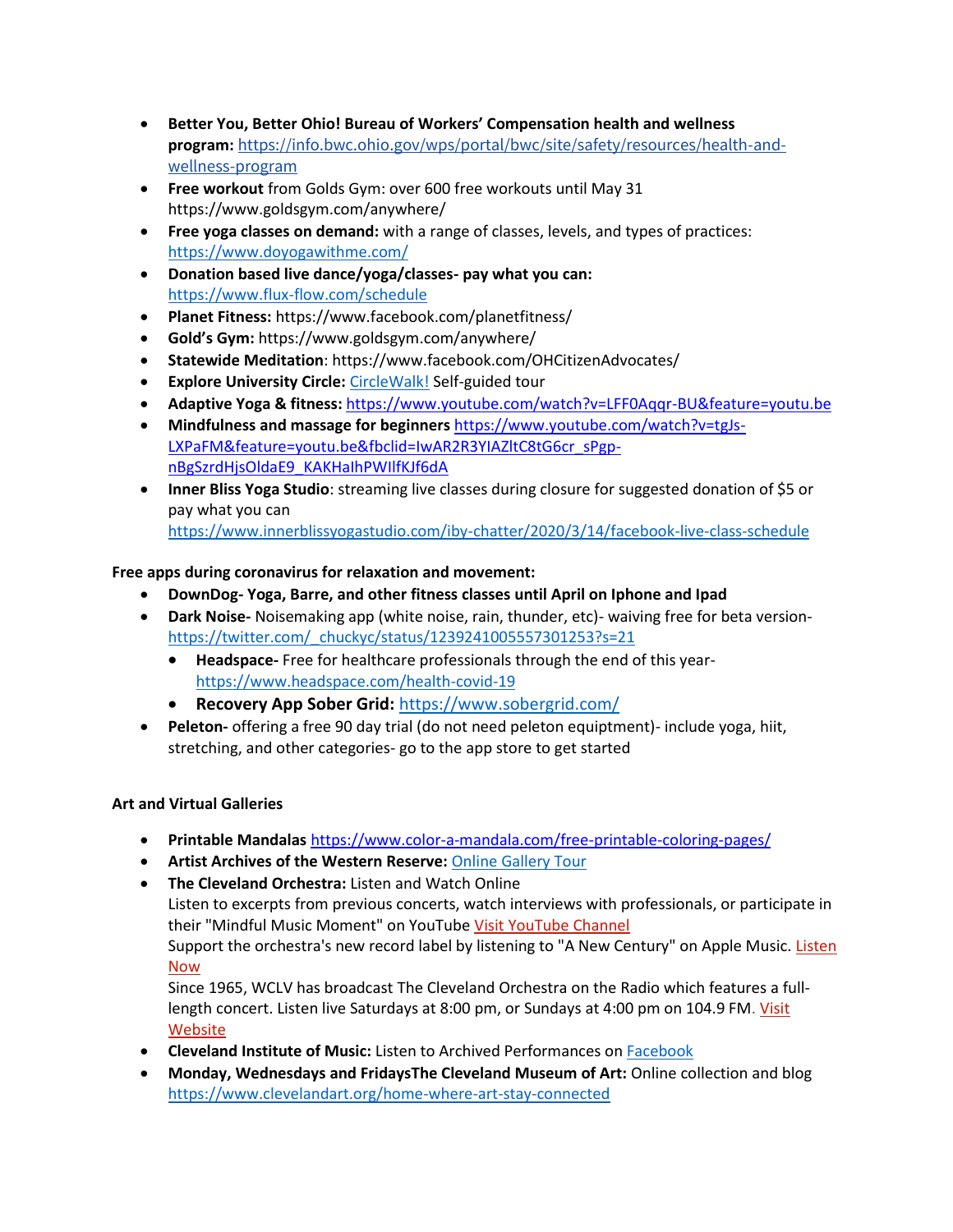• **moCa Cleveland:** Explore moCa's YouTube Channel <https://www.youtube.com/user/MOCACleveland/videos>

### **Emotional support including- free online support groups and resources:**

- How to strengthen relationships during social distancing <https://www.nicabm.com/strengthening-relationships-while-social-distancing/>
- [https://www.nami.org/getattachment/About-NAMI/NAMI-News/2020/NAMI-Updates-on-the-](https://www.nami.org/getattachment/About-NAMI/NAMI-News/2020/NAMI-Updates-on-the-Coronavirus/COVID-19-Updated-Guide-1.pdf?lang=en-US)[Coronavirus/COVID-19-Updated-Guide-1.pdf?lang=en-US](https://www.nami.org/getattachment/About-NAMI/NAMI-News/2020/NAMI-Updates-on-the-Coronavirus/COVID-19-Updated-Guide-1.pdf?lang=en-US) (for full document and additional information on COVID-19 and how to find more information about support)
- NAMI hosts online communities where people exchange support and encouragement. These Discussion Groups can easily be joined by visiting www.nami.org.
- 7Cups:www.7cups.com *Free online text chat with a trained listener for emotional support and counseling. Also offers fee- for-service online therapy with a licensed mental health professional. Service/website also offered in Spanish.*
- EmotionsAnonymous**:**www.emotionsanonymous.org *An international fellowship of people who desire to have a better sense of emotional well-being. EA members have in person and online weekly meetings available in more than 30 countries with 600 active groups worldwide. The EA is nonprofessional and can be a complement to therapy.*
- Support Group Central: www.supportgroupscentral.com *Offers virtual support groups on numerous mental health conditions - free or low-cost. Website also offered in Spanish.*
- TheTribeWellnessCommunity:www.support.therapytribe.com *Free, online peer support groups offering members facing mental health challenges and/or difficult family dynamics a safe place to connect. Support groups include Addiction, Anxiety, Depression, HIV/AIDS, LGBT, Marriage/Family, OCD and Teens.*
- SupportGroups.com: https://online.supportgroups.com/ *Website featuring 200+ online support groups.*
- ForLikeMinds:www.forlikeminds.com *Online mental health support network that allows for individuals to connect with others who are living with or supporting someone with mental health conditions, substance use disorders, and stressful life events.*
- 18 percent: www.18 percent.org *Offers a free, peer-to-peer online support community for those struggling with a wide range of mental health issues.* 
	- The Addict's Parents United: [www.tapunited.org](http://www.tapunited.org/)
	- Al-Anon Electronic Meetings: [al-anon.org/al-anon-meetings/electronic-meetings/](https://al-anon.org/al-anon-meetings/electronic-meetings/)
	- Problem Gambling Network of Ohio: [https://pgnohio.org/what-we-do/resources](https://pgnohio.org/what-we-do/resources-for-problem-gamblers.html)[for-problem-gamblers.html](https://pgnohio.org/what-we-do/resources-for-problem-gamblers.html)
	- Gamblers Anonymous Hotline Number: 855-2CALLGA (855-222-5542)
	- Phone-in meetings: <https://800gambler.org/help-during-the-covid-19-pandemic/>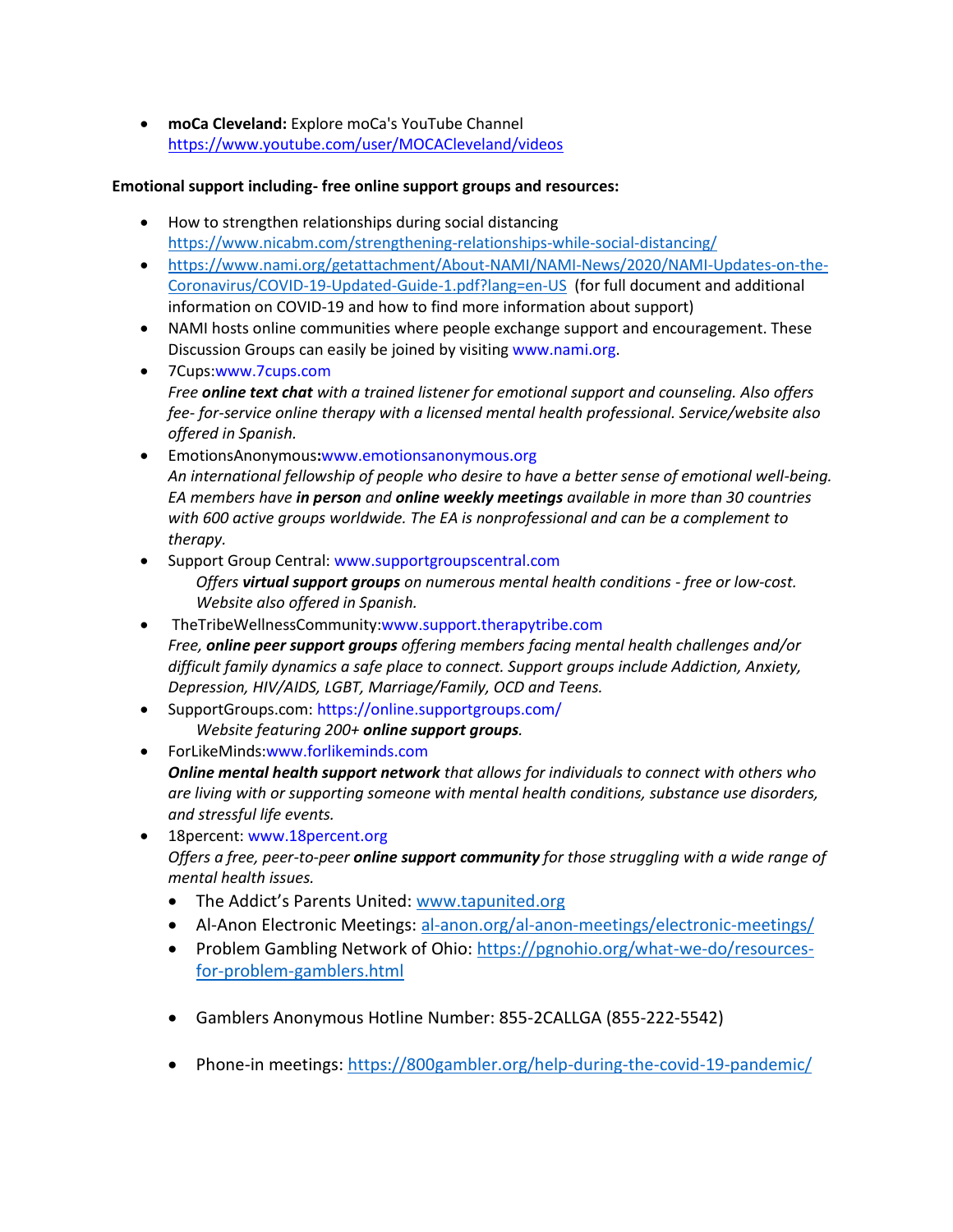- Ohio Citizen Advocates Advocacy for Addiction Recovery: [https://www.oca](https://www.oca-ohio.org/covid-19)[ohio.org/covid-19.](https://www.oca-ohio.org/covid-19)
- Narcotics Anonymous Online Meetings: [https://www.narcotics.com/narcotics](https://www.narcotics.com/narcotics-anonymous/narcotics-anonymous-online-meetings/)[anonymous/narcotics-anonymous-online-meetings/.](https://www.narcotics.com/narcotics-anonymous/narcotics-anonymous-online-meetings/)
- $\bullet$  eAA:  $e$ -aa.org/.
- Al-Anon Electronic Meetings: [al-anon.org/al-anon-meetings/electronic-meetings/.](https://al-anon.org/al-anon-meetings/electronic-meetings/)
- SAMHSA Virtual Recovery Resources: [https://www.samhsa.gov/sites/default/files/virtual-recovery](https://www.samhsa.gov/sites/default/files/virtual-recovery-resources.pdf)[resources.pdf.](https://www.samhsa.gov/sites/default/files/virtual-recovery-resources.pdf)
- PsychCentral:www.psychcentral.com *Offers online mental health resources, quizzes, news, an "Ask the Therapist" function, and online support communities.*

Need to talk to someone?:

- **National Suicide Prevention Lifeline 1-800-273-8255**
- **The PEER Center Warm Line** 1-800-888-6161
- **Ohio COVID Careline 1-800-720-9616** (24/7)
- **Disaster Distress Helpline 1-800-985-5990 (1-800-846-8517 TTY)**
- **Ohio Crisis Text Line Text the keyword "4HOPE" to 741 741**
- **Ohio Department of Mental Health and Addiction Services help line 1-877-275-6364 (to find resources in your community)**
- **NAMI HelpLine** Monday-Friday, 10:00 a.m. to 6:00 p.m., EST (800) 950-6264
- A warmline is a confidential, non-crisis emotional support telephone hotline staffed by peer volunteers who are in recovery. Callers will find an empathetic listener to talk through their feelings. To find a warmline that serves your area, visit the NAMI HelpLine Warmline Directory on the NAMI Resource Library page.

# **National papers removing their paywalls (online stories) to give access to reliable coronavirus news coverage and updates:**

- New York Times
- Wall Street Hournal
- Washington Post
- Los Angeles Times
- The Guardian
- AP News
- The Athletic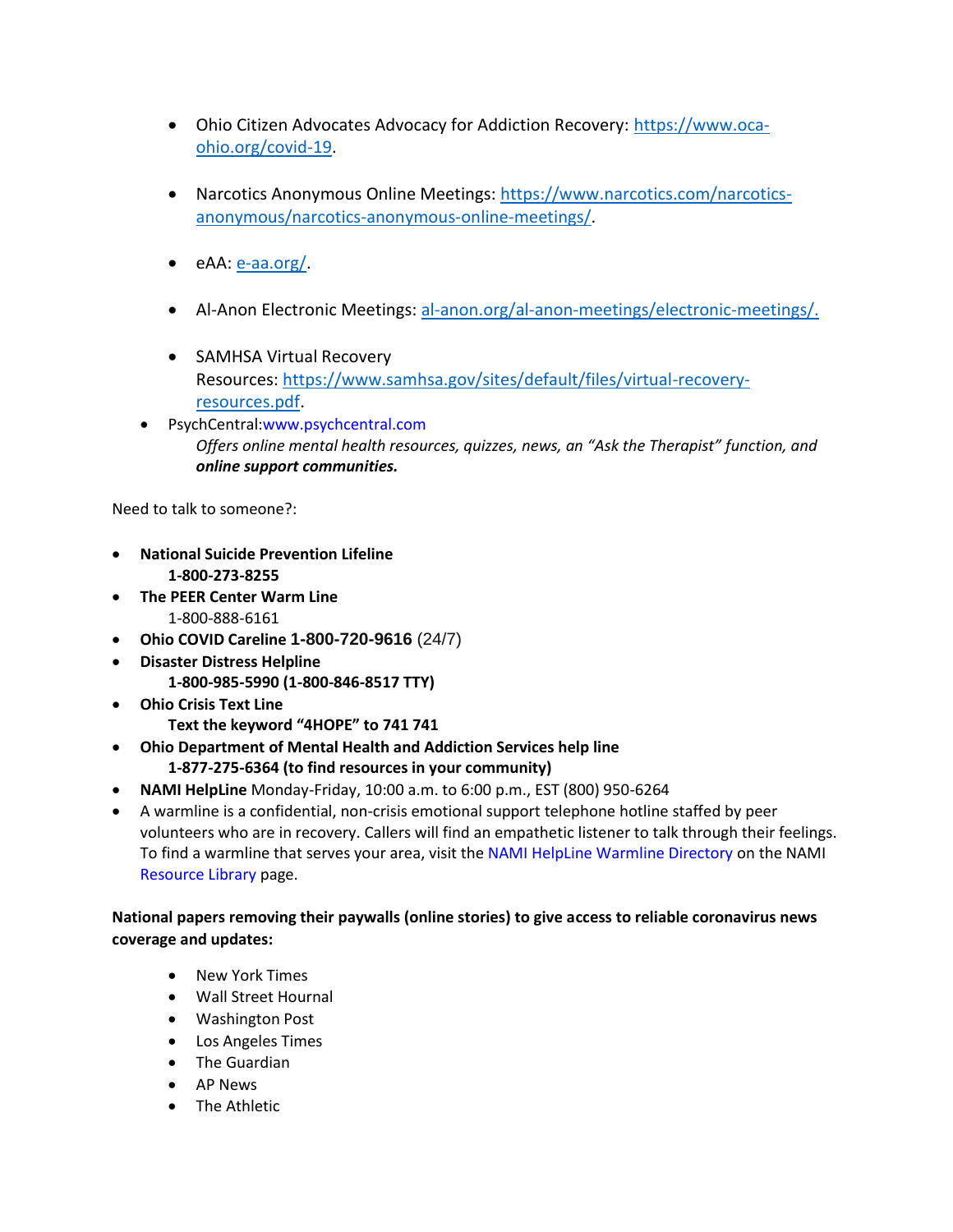### **Financial Resources**

- Unemployment: [https://unemployment.ohio.gov](https://unemployment.ohio.gov/)
- Medicaid, Food and Cash Assistance, Child Care, Women, Infants and Children Food Assistance: [benefits.ohio.gov](file:///C:/Users/10185690/AppData/Local/Microsoft/Windows/INetCache/Content.Outlook/UNG0FELH/benefits.ohio.gov)
- Additional resources for economic support: <https://coronavirus.ohio.gov/businesshelp>

COVID-19 Financial Assistance for People Living with Cancer b[y Nancy@NancysList.org](mailto:Nancy@NancysList.org) 

- Triage Cancer [https://cancerfinances.org/toolkit/#1](http://r20.rs6.net/tn.jsp?f=001vVn_XPsNmIKxVgVu0nfQ1UOJ3Wxqg9bbVGaR7yAUNVtxgG879vDVMQgtUkeEL_8lGyO8AgVzr17p5lRksdDp5GcdzwtDWKvRW1QiK7yx0LeO8gbdPuB3OTaa7TSLcKbsJrj2coExjqTct8a8ZJgHReC-9VjdzkMiutzssGXpjjXLmB50j8DA6DD6N7lF8xa_&c=tJg2dDZZqeUwwMWazsgNX8hTzGXCyzWEri0-ZydJIrWs-2HGPCwkHw==&ch=O5sA-gH5oNhclPIdIe-_6JRQdNZOhtd0--wQ08ZmRMfNDFawcFJScg==)  <https://triagecancer.org/blog> <https://triagecancer.org/covid-19-state-laws>
- Circle of Care [https://thecircleofcare.org/covid-19-response/covid-19-relief-fund.html](http://r20.rs6.net/tn.jsp?f=001vVn_XPsNmIKxVgVu0nfQ1UOJ3Wxqg9bbVGaR7yAUNVtxgG879vDVMQgtUkeEL_8lj6-_r4vog1vZeL2fFcCEEd-or-EOEzmSen6P1vKLdyH5jMe_mVp-7Kr_JsGb2VE2FD9YdfRzGQguYWRewspAz5Ny2t0HxAq2qWBVOa9D8QSylMlrcp2W-iezXMS2uFm5p9kCKwMbjU3lpYhlaFfDdrKYRxYkCfQbBVsYu-jUYpI=&c=tJg2dDZZqeUwwMWazsgNX8hTzGXCyzWEri0-ZydJIrWs-2HGPCwkHw==&ch=O5sA-gH5oNhclPIdIe-_6JRQdNZOhtd0--wQ08ZmRMfNDFawcFJScg==)
- The Sam Fund [http://www.thesamfund.org/get-help/grants/](http://r20.rs6.net/tn.jsp?f=001vVn_XPsNmIKxVgVu0nfQ1UOJ3Wxqg9bbVGaR7yAUNVtxgG879vDVMQJuejf2XPMY0nGWO645J6X1o11x8OJImXVa-nVaHQBCvYXybxxZN4B1FgS0uCDj-_1rjj1wvA9vFgMe3MmpxFvlnttx8nWsc86aeGtw-9JHb2W0TlVyfGCnCUKnWrhM7A0bQJyjKfDqnJAmORGL0lw=&c=tJg2dDZZqeUwwMWazsgNX8hTzGXCyzWEri0-ZydJIrWs-2HGPCwkHw==&ch=O5sA-gH5oNhclPIdIe-_6JRQdNZOhtd0--wQ08ZmRMfNDFawcFJScg==)
- Cancer Net [https://www.cancer.net/navigating-cancer-care/financial-considerations/covid-19-financial](http://r20.rs6.net/tn.jsp?f=001vVn_XPsNmIKxVgVu0nfQ1UOJ3Wxqg9bbVGaR7yAUNVtxgG879vDVMQgtUkeEL_8l9Ze1rHU_GwKUlaxe0VonOAoOViHzRWZewx41eNNGxBW499co7J9Q_ZHUK394NPQiyQvAxxxuFPLPBqpfMBPAMsCY_p7NvCIfpe17qqauViGgzYvwKMLIIxAFVS2L6_22Iy_oXyCfnYvbq-ANmV4CnXMB2A0SoVlR21__Yhj3URuJFaZSBIY_PGDA_dxQvdMxC1Rg9_kbHp4yBYo7vLA9mJXkYkyMZvHkGywIAuh4FJ2Ffo4nN946_w==&c=tJg2dDZZqeUwwMWazsgNX8hTzGXCyzWEri0-ZydJIrWs-2HGPCwkHw==&ch=O5sA-gH5oNhclPIdIe-_6JRQdNZOhtd0--wQ08ZmRMfNDFawcFJScg==)[resources-people-with-cancer](http://r20.rs6.net/tn.jsp?f=001vVn_XPsNmIKxVgVu0nfQ1UOJ3Wxqg9bbVGaR7yAUNVtxgG879vDVMQgtUkeEL_8l9Ze1rHU_GwKUlaxe0VonOAoOViHzRWZewx41eNNGxBW499co7J9Q_ZHUK394NPQiyQvAxxxuFPLPBqpfMBPAMsCY_p7NvCIfpe17qqauViGgzYvwKMLIIxAFVS2L6_22Iy_oXyCfnYvbq-ANmV4CnXMB2A0SoVlR21__Yhj3URuJFaZSBIY_PGDA_dxQvdMxC1Rg9_kbHp4yBYo7vLA9mJXkYkyMZvHkGywIAuh4FJ2Ffo4nN946_w==&c=tJg2dDZZqeUwwMWazsgNX8hTzGXCyzWEri0-ZydJIrWs-2HGPCwkHw==&ch=O5sA-gH5oNhclPIdIe-_6JRQdNZOhtd0--wQ08ZmRMfNDFawcFJScg==)
- Cancer Care [https://www.cancercare.org/coronavirus](http://r20.rs6.net/tn.jsp?f=001vVn_XPsNmIKxVgVu0nfQ1UOJ3Wxqg9bbVGaR7yAUNVtxgG879vDVMQgtUkeEL_8lsV5R7FslHZfFPK-sBTur2r2f36-9kwI4CyWm7LPnlrXy-p7_nKDf5yiSZvr4oN-ZjHbHdX-zGXYYJ-sQsbIgnjVXta1SCTegsxqNumgpeaBX-Sf5qvbVi7gIrQLa8eZ1&c=tJg2dDZZqeUwwMWazsgNX8hTzGXCyzWEri0-ZydJIrWs-2HGPCwkHw==&ch=O5sA-gH5oNhclPIdIe-_6JRQdNZOhtd0--wQ08ZmRMfNDFawcFJScg==)
- Leukemia & Lymphoma Society [https://www.lls.org/support/financial-support/covid-19-patient-financial-aid-program](http://r20.rs6.net/tn.jsp?f=001vVn_XPsNmIKxVgVu0nfQ1UOJ3Wxqg9bbVGaR7yAUNVtxgG879vDVMQgtUkeEL_8lmYY0kOFeN9GXlQZZf19eVOh_PblZ1eEO8cNEQBEzq1nZCL02LyTvd35mmTSndIp66b2TgZhoH23MnTpLtDro70jJkEfy6_9KNpOvSudwtN4gOcgOxFpaXuinStXPWepxb1ymxXt-XgIfzveLaY9ZJEiXysJrdDWR_DWbdF6c-VBfVuQmQCY0HatvBvVseBDt&c=tJg2dDZZqeUwwMWazsgNX8hTzGXCyzWEri0-ZydJIrWs-2HGPCwkHw==&ch=O5sA-gH5oNhclPIdIe-_6JRQdNZOhtd0--wQ08ZmRMfNDFawcFJScg==)
- Oncolink [https://www.oncolink.org/blogs/2020/04/covid-19-emergency-financial-assistance-for-people](http://r20.rs6.net/tn.jsp?f=001vVn_XPsNmIKxVgVu0nfQ1UOJ3Wxqg9bbVGaR7yAUNVtxgG879vDVMQgtUkeEL_8lj6RhkrbsMSRd0NWYgCinQSK657gCzMlEm-U6vInPGBp4FhA2npOKRjIno0ihPcKrCUV_pgNuK7qHJTVemMSlIg6yDSOfMO905kA4YUDy4C_nNwdN52uchZhvcNnQSWDxGKh2gj3uvd3Y3vurY0-iIduCHfjZK129fVEgNxKtoiDnbFVL52f950-Ve76GoLWDoVpRO4OJyix5caPT0NroSiZuY69y9T9c&c=tJg2dDZZqeUwwMWazsgNX8hTzGXCyzWEri0-ZydJIrWs-2HGPCwkHw==&ch=O5sA-gH5oNhclPIdIe-_6JRQdNZOhtd0--wQ08ZmRMfNDFawcFJScg==)[with-cancer/](http://r20.rs6.net/tn.jsp?f=001vVn_XPsNmIKxVgVu0nfQ1UOJ3Wxqg9bbVGaR7yAUNVtxgG879vDVMQgtUkeEL_8lj6RhkrbsMSRd0NWYgCinQSK657gCzMlEm-U6vInPGBp4FhA2npOKRjIno0ihPcKrCUV_pgNuK7qHJTVemMSlIg6yDSOfMO905kA4YUDy4C_nNwdN52uchZhvcNnQSWDxGKh2gj3uvd3Y3vurY0-iIduCHfjZK129fVEgNxKtoiDnbFVL52f950-Ve76GoLWDoVpRO4OJyix5caPT0NroSiZuY69y9T9c&c=tJg2dDZZqeUwwMWazsgNX8hTzGXCyzWEri0-ZydJIrWs-2HGPCwkHw==&ch=O5sA-gH5oNhclPIdIe-_6JRQdNZOhtd0--wQ08ZmRMfNDFawcFJScg==)
- PAN Foundation [https://www.panfoundation.org/covid-19-financial-assistance/](http://r20.rs6.net/tn.jsp?f=001vVn_XPsNmIKxVgVu0nfQ1UOJ3Wxqg9bbVGaR7yAUNVtxgG879vDVMQgtUkeEL_8lKl5r_IToCL0NWV0xQ-O6u1QLpnkY66Y8_SeVR2ac7LW-7voa4SH7voRePJbkaEMc4VCJBV27tv-pEC2D4-Ee_G69KpYQ043jcqkqszpnwIKOloxL9NQtzrI3x3BmiNu8cwOjCqay42ugn8rzumjVQ3lD_Iqs6cR7&c=tJg2dDZZqeUwwMWazsgNX8hTzGXCyzWEri0-ZydJIrWs-2HGPCwkHw==&ch=O5sA-gH5oNhclPIdIe-_6JRQdNZOhtd0--wQ08ZmRMfNDFawcFJScg==)
- Lungevity [https://lungevity.org/media-releases/lungevity-launches-breathe-easier-emergency-response](http://r20.rs6.net/tn.jsp?f=001vVn_XPsNmIKxVgVu0nfQ1UOJ3Wxqg9bbVGaR7yAUNVtxgG879vDVMaLHb2MJe0laWI4y4YH-_3B9emIt67ve_0clZmhR2kn2BDuAfh4F9p2eVMokO8A5Haqtwuf7fNJBI05y69ALGpv-sjpsn_ezrzNqUPV8zX6TOn-AKFNneHA1jjAEn10fVstUJgLTDhL6eYXTLek9mDtGngMcNl9k9bAdPl8uRtcuNtNlD9-faRM7OngFHFY8OwIP_U4_vrTA9b6mDH20atkPP2qQ7U7E_K2El9XznmnU&c=tJg2dDZZqeUwwMWazsgNX8hTzGXCyzWEri0-ZydJIrWs-2HGPCwkHw==&ch=O5sA-gH5oNhclPIdIe-_6JRQdNZOhtd0--wQ08ZmRMfNDFawcFJScg==)[fund-for-covid-19](http://r20.rs6.net/tn.jsp?f=001vVn_XPsNmIKxVgVu0nfQ1UOJ3Wxqg9bbVGaR7yAUNVtxgG879vDVMaLHb2MJe0laWI4y4YH-_3B9emIt67ve_0clZmhR2kn2BDuAfh4F9p2eVMokO8A5Haqtwuf7fNJBI05y69ALGpv-sjpsn_ezrzNqUPV8zX6TOn-AKFNneHA1jjAEn10fVstUJgLTDhL6eYXTLek9mDtGngMcNl9k9bAdPl8uRtcuNtNlD9-faRM7OngFHFY8OwIP_U4_vrTA9b6mDH20atkPP2qQ7U7E_K2El9XznmnU&c=tJg2dDZZqeUwwMWazsgNX8hTzGXCyzWEri0-ZydJIrWs-2HGPCwkHw==&ch=O5sA-gH5oNhclPIdIe-_6JRQdNZOhtd0--wQ08ZmRMfNDFawcFJScg==)
- RareDiseases [https://rarediseases.org/nord-launches-financial-assistance-program-for-rare-disease](http://r20.rs6.net/tn.jsp?f=001vVn_XPsNmIKxVgVu0nfQ1UOJ3Wxqg9bbVGaR7yAUNVtxgG879vDVMQgtUkeEL_8lrPpwhcix1ihErZGqk3KhMPc1VhM58s7oJoDAFwHQQ2ZZhrWMuWC1l48AEvC--hLDmySwdqndyEOznBSyZLfhkQ8CpM7pYC-EqNwii3Uko6CDJisPJPNYJqZ-UjfzijcD9mn8kETwU01B7qu1d4XAyIb-y9_ku7CNpGlxGVwk7pxcL7ITXavPC1xQOcCBr1BV81gRYci5gp8IvWfHDmCityYfmdZcw4j_4Dy8hujjO2JUnPtWfrOkDA==&c=tJg2dDZZqeUwwMWazsgNX8hTzGXCyzWEri0-ZydJIrWs-2HGPCwkHw==&ch=O5sA-gH5oNhclPIdIe-_6JRQdNZOhtd0--wQ08ZmRMfNDFawcFJScg==)[community-members-impacted-by-covid-19/](http://r20.rs6.net/tn.jsp?f=001vVn_XPsNmIKxVgVu0nfQ1UOJ3Wxqg9bbVGaR7yAUNVtxgG879vDVMQgtUkeEL_8lrPpwhcix1ihErZGqk3KhMPc1VhM58s7oJoDAFwHQQ2ZZhrWMuWC1l48AEvC--hLDmySwdqndyEOznBSyZLfhkQ8CpM7pYC-EqNwii3Uko6CDJisPJPNYJqZ-UjfzijcD9mn8kETwU01B7qu1d4XAyIb-y9_ku7CNpGlxGVwk7pxcL7ITXavPC1xQOcCBr1BV81gRYci5gp8IvWfHDmCityYfmdZcw4j_4Dy8hujjO2JUnPtWfrOkDA==&c=tJg2dDZZqeUwwMWazsgNX8hTzGXCyzWEri0-ZydJIrWs-2HGPCwkHw==&ch=O5sA-gH5oNhclPIdIe-_6JRQdNZOhtd0--wQ08ZmRMfNDFawcFJScg==)
- PearlPoint [https://pearlpoint.org/helping-cancer-patients-and-caregivers-navigate-the-financial-impact-of](http://r20.rs6.net/tn.jsp?f=001vVn_XPsNmIKxVgVu0nfQ1UOJ3Wxqg9bbVGaR7yAUNVtxgG879vDVMQgtUkeEL_8lyQOFrGBIPUkTs6XyH0P8eqedOS6O8sLBD0vXZCa1lG0LkX5VvPbLEsX2nzjJShgQXa2eSX1fDGW7tRa-CN9_bvVZgeGyrnc2PBhVuP93OhJgvpvR7EVlMNDZzUUxPUs5Ruf_PjY9T0MNVVU9w--O9vFOluwaq-tD3d3uc313SokIgMz8lphGuV0xLAfwEhLHlzBSgnLI9c90MoDOQReQO1UnJdPkcHil&c=tJg2dDZZqeUwwMWazsgNX8hTzGXCyzWEri0-ZydJIrWs-2HGPCwkHw==&ch=O5sA-gH5oNhclPIdIe-_6JRQdNZOhtd0--wQ08ZmRMfNDFawcFJScg==)[covid-19/](http://r20.rs6.net/tn.jsp?f=001vVn_XPsNmIKxVgVu0nfQ1UOJ3Wxqg9bbVGaR7yAUNVtxgG879vDVMQgtUkeEL_8lyQOFrGBIPUkTs6XyH0P8eqedOS6O8sLBD0vXZCa1lG0LkX5VvPbLEsX2nzjJShgQXa2eSX1fDGW7tRa-CN9_bvVZgeGyrnc2PBhVuP93OhJgvpvR7EVlMNDZzUUxPUs5Ruf_PjY9T0MNVVU9w--O9vFOluwaq-tD3d3uc313SokIgMz8lphGuV0xLAfwEhLHlzBSgnLI9c90MoDOQReQO1UnJdPkcHil&c=tJg2dDZZqeUwwMWazsgNX8hTzGXCyzWEri0-ZydJIrWs-2HGPCwkHw==&ch=O5sA-gH5oNhclPIdIe-_6JRQdNZOhtd0--wQ08ZmRMfNDFawcFJScg==)
- Family Reach [https://familyreach.org/family-reach-covid-19-letter/](http://r20.rs6.net/tn.jsp?f=001vVn_XPsNmIKxVgVu0nfQ1UOJ3Wxqg9bbVGaR7yAUNVtxgG879vDVMQJuejf2XPMYtsMSXlW3QCKebENYGrii4xoC7oqsIL9ePN2PlC0HoI5__BZHc2CXZoEPR0YBEQuOJzQEIwrmd0UdodvIVuoVzW1ZQzqQH5N6SUIX0YR0ab_Z-tvT4g8BzYdbu31h4_yFmmSUpD6xw06XBg5N36bvVQ==&c=tJg2dDZZqeUwwMWazsgNX8hTzGXCyzWEri0-ZydJIrWs-2HGPCwkHw==&ch=O5sA-gH5oNhclPIdIe-_6JRQdNZOhtd0--wQ08ZmRMfNDFawcFJScg==)
- American Cancer Society [https://www.cancer.org/treatment/finding-and-paying-for-treatment/understanding-financial](http://r20.rs6.net/tn.jsp?f=001vVn_XPsNmIKxVgVu0nfQ1UOJ3Wxqg9bbVGaR7yAUNVtxgG879vDVMQgtUkeEL_8ly26aeiWfrcVKpoheZ0lxqndmE_ZdP8wzG47r6YvGzDl8aq44muf8XlJnqwyJJE2aVCJDBQhaXnNKKP0TMpOJtitwr8gaX15-XB7OS9Launu1L275qo2Ntlmbte1WLgZUauXd9E_TQcVmSRPXm_p6LhPD28l3390G9dBH1kuNhWvS3FKMU2RD4UOrzmfWydrgxBXNFXKFeMMxF-LQCzIFN8QYD23cPybQX17z1PjNSNlUX6EQnB8qV-06SGtu48Qx1EqFxFeZQoo1vmjDwLaaN9xzfwc_VIIufwkZC_n5S0ef56GcJkGqE8ZxkBPZHKNkrz5zSAVPOXhxwZW9t9WIHQ==&c=tJg2dDZZqeUwwMWazsgNX8hTzGXCyzWEri0-ZydJIrWs-2HGPCwkHw==&ch=O5sA-gH5oNhclPIdIe-_6JRQdNZOhtd0--wQ08ZmRMfNDFawcFJScg==)[and-legal-matters/managing-costs/programs-and-resources-to-help-with-cancer-related](http://r20.rs6.net/tn.jsp?f=001vVn_XPsNmIKxVgVu0nfQ1UOJ3Wxqg9bbVGaR7yAUNVtxgG879vDVMQgtUkeEL_8ly26aeiWfrcVKpoheZ0lxqndmE_ZdP8wzG47r6YvGzDl8aq44muf8XlJnqwyJJE2aVCJDBQhaXnNKKP0TMpOJtitwr8gaX15-XB7OS9Launu1L275qo2Ntlmbte1WLgZUauXd9E_TQcVmSRPXm_p6LhPD28l3390G9dBH1kuNhWvS3FKMU2RD4UOrzmfWydrgxBXNFXKFeMMxF-LQCzIFN8QYD23cPybQX17z1PjNSNlUX6EQnB8qV-06SGtu48Qx1EqFxFeZQoo1vmjDwLaaN9xzfwc_VIIufwkZC_n5S0ef56GcJkGqE8ZxkBPZHKNkrz5zSAVPOXhxwZW9t9WIHQ==&c=tJg2dDZZqeUwwMWazsgNX8hTzGXCyzWEri0-ZydJIrWs-2HGPCwkHw==&ch=O5sA-gH5oNhclPIdIe-_6JRQdNZOhtd0--wQ08ZmRMfNDFawcFJScg==)[expenses.html](http://r20.rs6.net/tn.jsp?f=001vVn_XPsNmIKxVgVu0nfQ1UOJ3Wxqg9bbVGaR7yAUNVtxgG879vDVMQgtUkeEL_8ly26aeiWfrcVKpoheZ0lxqndmE_ZdP8wzG47r6YvGzDl8aq44muf8XlJnqwyJJE2aVCJDBQhaXnNKKP0TMpOJtitwr8gaX15-XB7OS9Launu1L275qo2Ntlmbte1WLgZUauXd9E_TQcVmSRPXm_p6LhPD28l3390G9dBH1kuNhWvS3FKMU2RD4UOrzmfWydrgxBXNFXKFeMMxF-LQCzIFN8QYD23cPybQX17z1PjNSNlUX6EQnB8qV-06SGtu48Qx1EqFxFeZQoo1vmjDwLaaN9xzfwc_VIIufwkZC_n5S0ef56GcJkGqE8ZxkBPZHKNkrz5zSAVPOXhxwZW9t9WIHQ==&c=tJg2dDZZqeUwwMWazsgNX8hTzGXCyzWEri0-ZydJIrWs-2HGPCwkHw==&ch=O5sA-gH5oNhclPIdIe-_6JRQdNZOhtd0--wQ08ZmRMfNDFawcFJScg==)
- Cancer Support Community [https://www.cancersupportcommunity.org/blog/2020/04/what-cancer-patients-survivors-and](http://r20.rs6.net/tn.jsp?f=001vVn_XPsNmIKxVgVu0nfQ1UOJ3Wxqg9bbVGaR7yAUNVtxgG879vDVMQgtUkeEL_8lM44j38_b8CtWvhdEUZmfCIYTQI5o-le4I8Xtag-45PUPA5qJq5Z4Kht6vt4uxcFeWi32RTVTJFB8cMiFP6DVBBlD88jfK9WibJY3tF-QDYS-0qro0rKtNdIM4bhCFFFdeJZvw7V_dcJrZaPrOz-QM3KxQHafp78KCDgglFTUloi9595URh2rYlni4UgtPhsTAr2ntHOSWRJ2jTN8wUtJpcPQ5lmcFLQX&c=tJg2dDZZqeUwwMWazsgNX8hTzGXCyzWEri0-ZydJIrWs-2HGPCwkHw==&ch=O5sA-gH5oNhclPIdIe-_6JRQdNZOhtd0--wQ08ZmRMfNDFawcFJScg==)[caregivers-need](http://r20.rs6.net/tn.jsp?f=001vVn_XPsNmIKxVgVu0nfQ1UOJ3Wxqg9bbVGaR7yAUNVtxgG879vDVMQgtUkeEL_8lM44j38_b8CtWvhdEUZmfCIYTQI5o-le4I8Xtag-45PUPA5qJq5Z4Kht6vt4uxcFeWi32RTVTJFB8cMiFP6DVBBlD88jfK9WibJY3tF-QDYS-0qro0rKtNdIM4bhCFFFdeJZvw7V_dcJrZaPrOz-QM3KxQHafp78KCDgglFTUloi9595URh2rYlni4UgtPhsTAr2ntHOSWRJ2jTN8wUtJpcPQ5lmcFLQX&c=tJg2dDZZqeUwwMWazsgNX8hTzGXCyzWEri0-ZydJIrWs-2HGPCwkHw==&ch=O5sA-gH5oNhclPIdIe-_6JRQdNZOhtd0--wQ08ZmRMfNDFawcFJScg==)